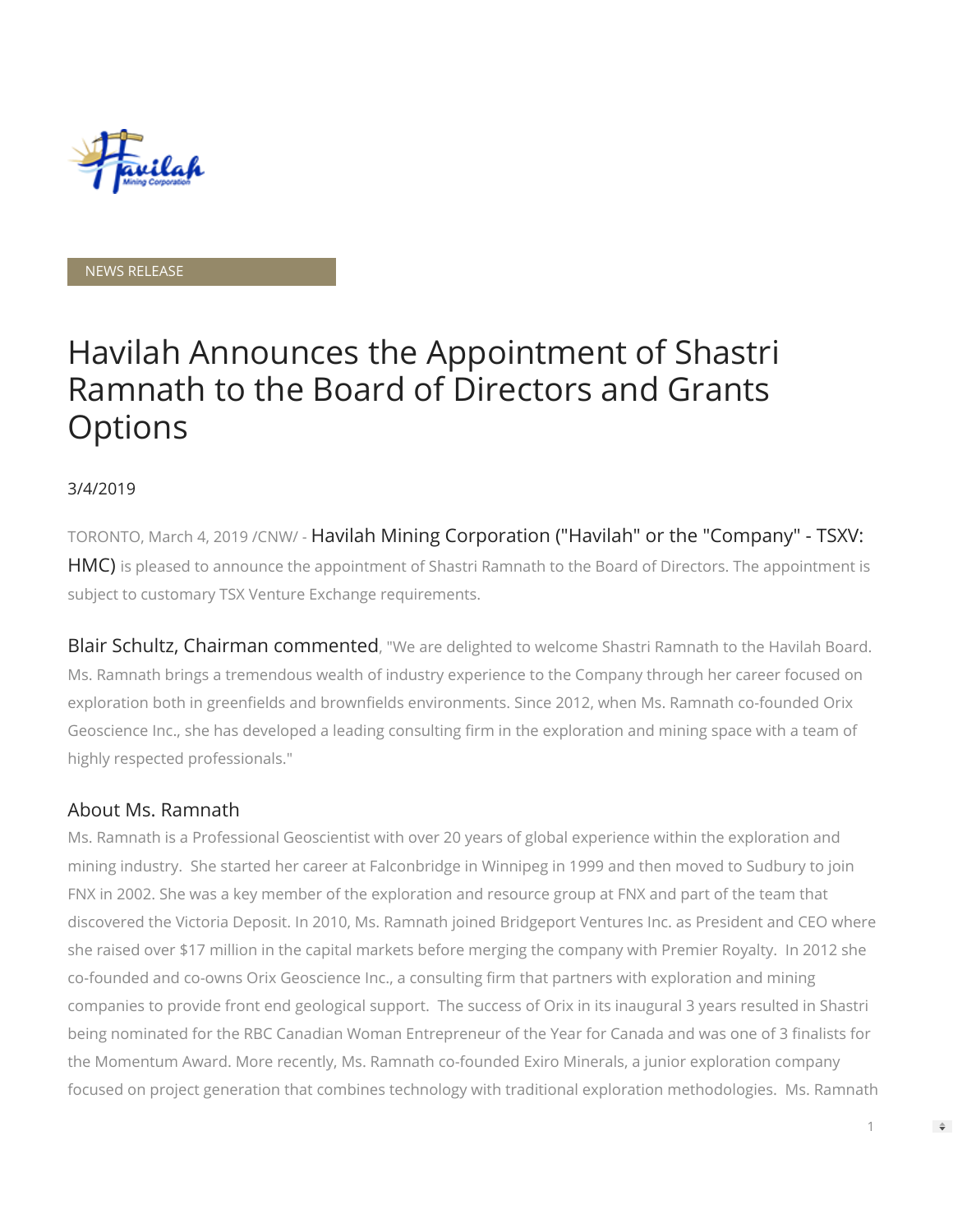received a B.Sc. in Geology from the University of Manitoba, a M.Sc. in Exploration Geology from Rhodes University (South Africa), and an Executive MBA from Athabasca University.

In connection with Ms. Ramnath being appointed to the Board, she has been granted 175,000 options to purchase common shares of the Company pursuant to the Company's Share Option Plan. Such options have an exercise price of \$0.36 per common share and expire on March 4, 2024. The options vest as to one-third immediately and one-third after the first and second anniversaries of the date of grant.

The grant of options is subject to regulatory approval.

## About Havilah Mining Corporation

Havilah is a junior gold producer and explorer that owns the True North mine and mill complex, and is currently reprocessing historic tailings on a seasonal basis. In addition to operating True North in Bissett, Manitoba, Havilah holds approximately 53,000 hectares of highly prospective land within and adjacent to the Rice Lake greenstone belt. Havilah believes its land package is a prime exploration opportunity, with potential to develop a mining district centred on its True North facility. The Company also owns the Tully project near Timmins, Ontario, and intends to focus on both organic growth opportunities and accretive acquisition opportunities in North America.

Havilah's True North complex and exploration land package are located within the traditional territory of the Hollow Water First Nation, signatory to Treaty No. 5 (1875). Havilah looks forward to maintaining open, co-operative and respectful communication with the Hollow Water First Nation in order to build mutually beneficial working relationships.

ON BEHALF OF THE BOARD OF DIRECTORS Blair Schultz Chairman

### CAUTIONARY STATEMENT REGARDING FORWARD-LOOKING INFORMATION

This news release may contain forward-looking statements. Often, but not always, forward-looking statements can be identified by the use of words such as "plans", "expects" or "does not expect", "is expected", "budget", "scheduled", "estimates", "forecasts", "intends", "anticipates" or "does not anticipate", or "believes", or describes a "goal", or variation of such words and phrases or state that certain actions, events or results "may", "could", "would", "might" or "will" be taken, occur or be achieved.

All forward-looking statements reflect the Company's beliefs and assumptions based on information available at

2

 $\Rightarrow$